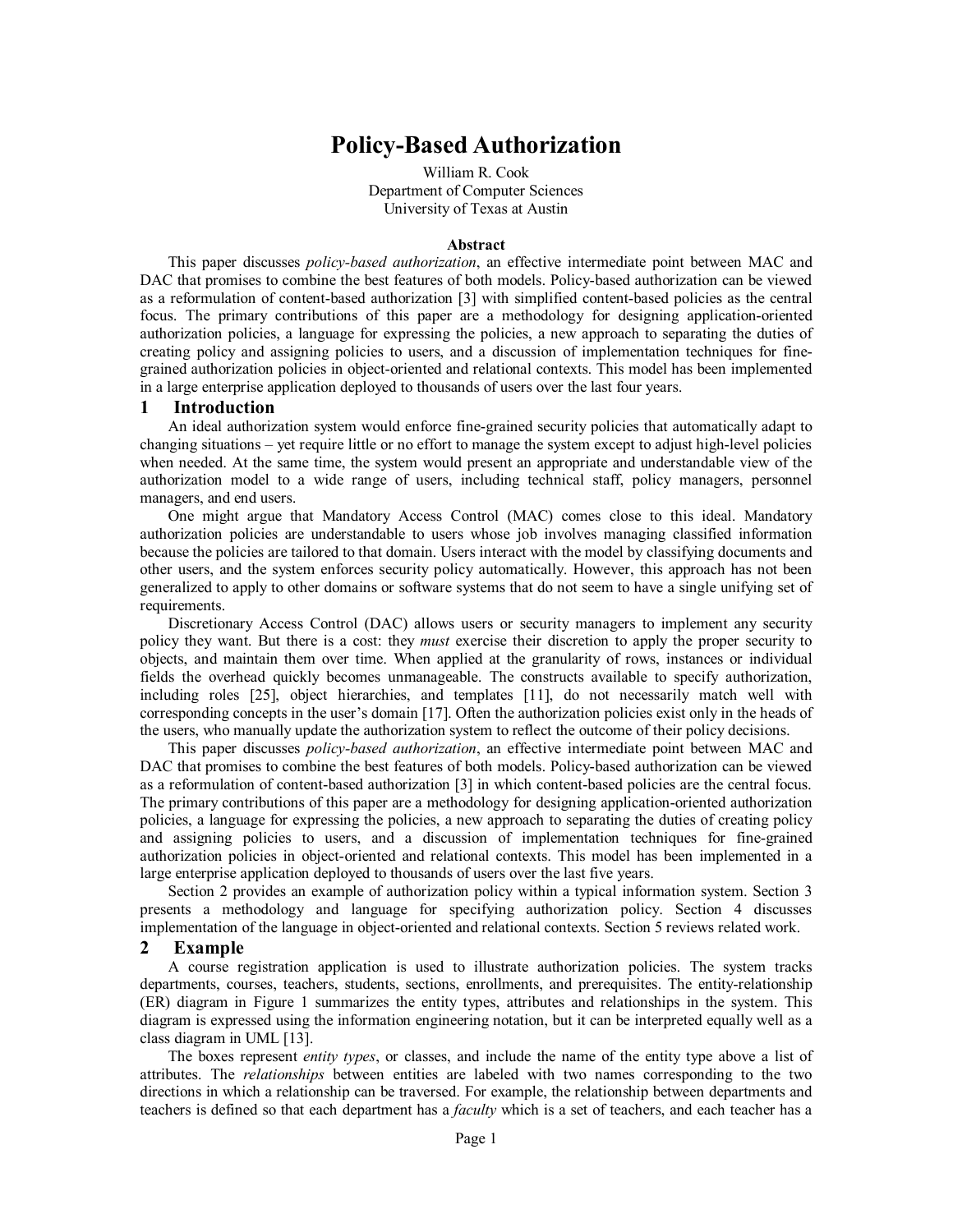*department* that he/she belongs to; in this case "department" is both the name of the relationship and the entity type of the related entity. Note that the users of the system (students and teachers) are also represented explicitly in the information model.



**Figure 1: Example entities and relationships in a course registration application** 

| 1.             | Students can view their own enrollments                                                                                          | allow read(e: Enrollment)<br>if $e$ student = user                                                                                                                  |
|----------------|----------------------------------------------------------------------------------------------------------------------------------|---------------------------------------------------------------------------------------------------------------------------------------------------------------------|
| 2.             | Student can enroll themselves in classes during<br>the registration period                                                       | allow create(e: Enrollment)<br>if $e$ student = user<br>and today <= e.section.endRegistration                                                                      |
| 3.             | A student can delete their enrollments until the<br>drop deadline                                                                | allow delete(e: Enrollment)<br>if $e$ student = user<br>and today <= e.section.dropDeadline                                                                         |
| 4.             | An advisor can view all the enrollments of all<br>their students                                                                 | allow read(e: Enrollment)<br>if e.student.advisor $=$ user                                                                                                          |
| 5.             | The teacher of a section can update the grades<br>in the enrollments for the section until the class<br>grading period is closed | allow update(e : Enrollment {grade})<br>if e.section.teacher $=$ user<br>and today <= e.section.closeDate                                                           |
| 6.             | The same person cannot both enroll in and<br>teach a class                                                                       | deny create(e : Enrollment)<br>if e.section.teacher = $e.$ student                                                                                                  |
| 7 <sub>1</sub> | The number of enrollments must be less or<br>equal to the class size                                                             | deny create(e : Enrollment)<br>if $size(e.section.students) > e.section.max$                                                                                        |
| 8.             | To enroll in a course, a student must satisfy all<br>the course's prerequisites                                                  | deny create(e: Enrollment)<br>if not forall prereq in e.section.course.prerequisites:<br>exists pe in user enrollments:<br>pe.passed and pe.section.course = prereq |
| 9.             | Some teachers can view all the grades for<br>courses in his/her department                                                       | allow read(e: Enrollment(grade))<br>$if user.department = e.section.course.department$<br>and user.hasPolicy("ViewDeptGrades")                                      |
|                | 10. Some teachers can update all the grades for<br>courses in his/her department                                                 | allow update(e: Enrollment(grade))<br>$if user.department = e.section.course.department$<br>and user.hasPolicy("UpdateDeptGrades")                                  |
|                | 11. Some users can view all grades                                                                                               | allow read(e: Enrollment {grade}))<br>if user.hasPolicy("ViewAllGrades")                                                                                            |
|                | 12. Some users can view and update all grades                                                                                    | allow update, read(e: Enrollment {grade})<br>if user.hasPolicy("UpdateAllGrades")                                                                                   |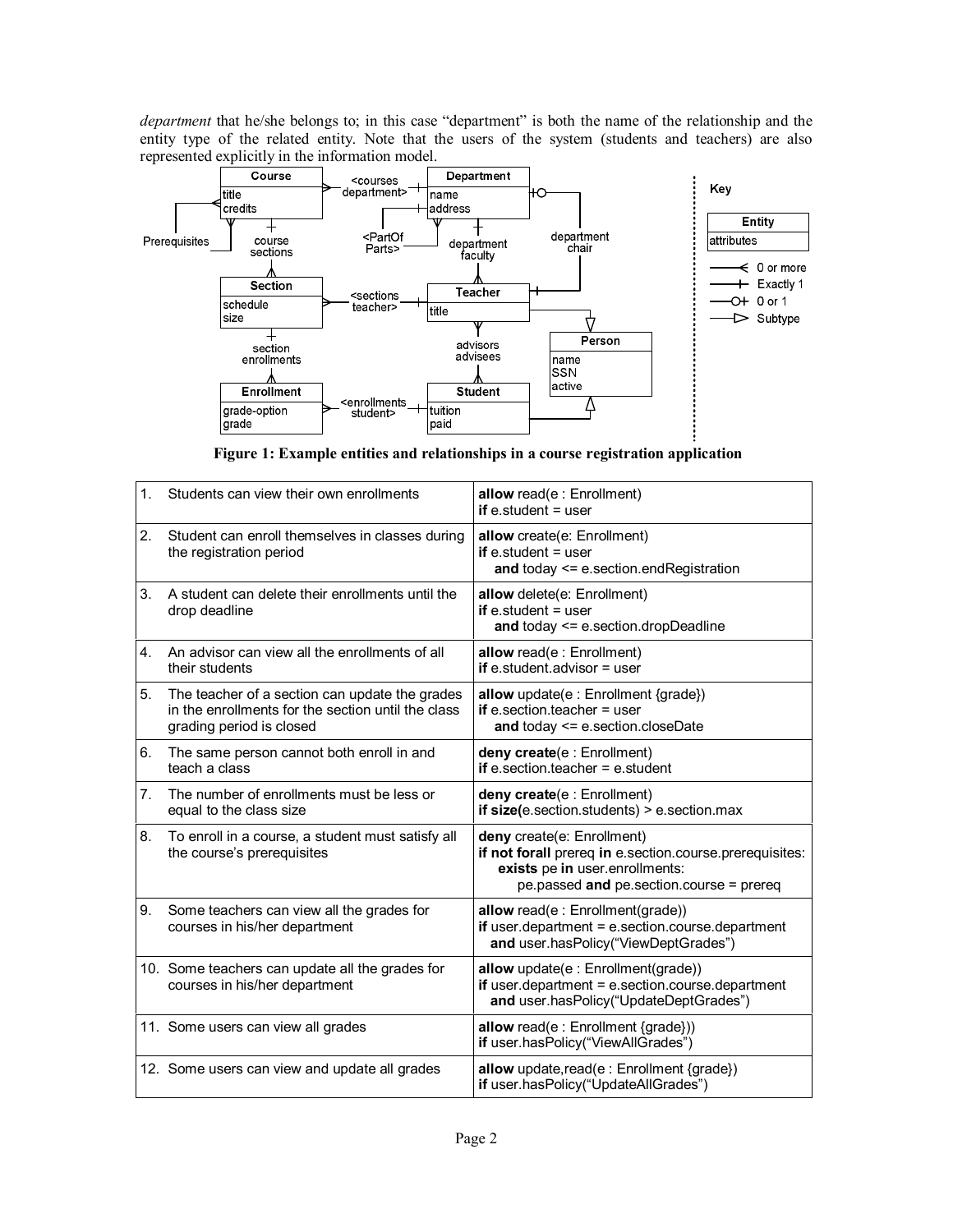## **Figure 2: Example authorization policies for enrollments in a course registration application**

Figure 2 lists some authorization policies within this application relating to enrollments and their grades. The notation in the second column is explained in Section 3 after a discussion of the general properties of these policies. The list of enrollment policies is representative but not necessarily complete. A similar set of policies is needed for each of the other entity types in the information model. Given a complete list of policies for this application, it is convenient to assume that actions not explicitly granted are denied. Negative statements override positive statements.

# **3 Specifying Authorization Policy**

In the example, operations on enrollments are granted to users based on a number of factors, including their relationship to the enrollment, any special rights that they have, and the state of the enrollment. This section introduces a methodology for formalizing and managing the authorization policies in the example.

#### **3.1 Context Roles**

A *context role* is a description of an authorization-enabled relationship between a user and an object. A context role is a product of two optional components: a *relationship expression* and a *policy name*. If present, the relationship expression defines how a particular user is related to the object. The policy name identifies what policy must be granted to the user to enable authorizations based on the context role. Policies that are not named are applied to all users. Figure 3 defines some context roles based on the example policies. The relationship expressions are given in the expression grammar of OQL [7]. Context roles are used in the definition of policies; the more familiar use of roles to associate users with sets of privileges is covered in Section 3.2

| <b>Context Role</b>   | <b>Relationship Expression</b>                    | <b>Policy Name</b>      |
|-----------------------|---------------------------------------------------|-------------------------|
| Student               | $user = enrollment. student$                      |                         |
| Teacher               | user = enrollment.section.teacher                 |                         |
| Student's Advisor     | user in enrollment.student.advisor                |                         |
| Department Head       | user = enrollment.seciton.course.department.chair |                         |
| Department Auditor    | user in enrollment.course.department.faculty      | ViewDeptGrades          |
| Department Admin      | user in enrollment.course.department.faculty      | <b>UpdateDeptGrades</b> |
| <b>Global Auditor</b> |                                                   | <b>ViewAllGrades</b>    |
| Global Admin          |                                                   | <b>UpdatellGrades</b>   |

**Figure 3: Context roles for enrollment** 

Policies may depend upon the state of an object. States are defined by a Boolean condition again expressed in OQL. States are not required to be mutually exclusive. Figure 4 defines the states in the enrollment example.

| <b>Object State</b>        | <b>Expression</b>                                            |  |  |  |
|----------------------------|--------------------------------------------------------------|--|--|--|
| <b>Registration Period</b> | today <= e.section.endRegistration                           |  |  |  |
| <b>Section Full</b>        | size(e.section.students) > e.section.max                     |  |  |  |
| Drop Period                | today <= e.section.dropDeadline                              |  |  |  |
| <b>Grade Period</b>        | today > e.section.lastClass and today <= e.section.closeDate |  |  |  |
| Closed                     | today > e.section.closeDate                                  |  |  |  |

## **Figure 4: Enrollment states**

Given a set of context roles and states, the authorization policies for a class can be defined by an *authorization matrix* as show in Figure 5. Although it is similar to the traditional access matrix [21], it is really a concise description of the conditions from which an access matrix can be computed. The authorization matrix is based upon factoring the informal policy conditions into two parts: the conditions that depend only upon the object (states), and conditions that depend upon the object and the user (context roles).

| <b>Context Roles /</b><br><b>Object States</b> |            | Student Teacher | <b>Advisor</b> | Student's   Department<br><b>Auditor</b> | <b>Department</b><br><b>Head</b> | <b>Global</b><br><b>Auditor</b> |
|------------------------------------------------|------------|-----------------|----------------|------------------------------------------|----------------------------------|---------------------------------|
|                                                |            |                 |                |                                          |                                  |                                 |
| Registration Period                            | <b>CRD</b> | R               |                | R                                        | <b>CRD</b>                       | R                               |
| Section Full                                   | RD.        | R               |                | R                                        | <b>CRD</b>                       | R                               |
| Drop Period                                    | RD.        | R               | R              | R                                        |                                  | R                               |
| Grade Period                                   | R          | RU              | R              | RU                                       |                                  | R                               |
| Closed                                         | R          | R               | R              | <b>RU</b>                                |                                  | R                               |

**Figure 5: Enrollment security by state and context role**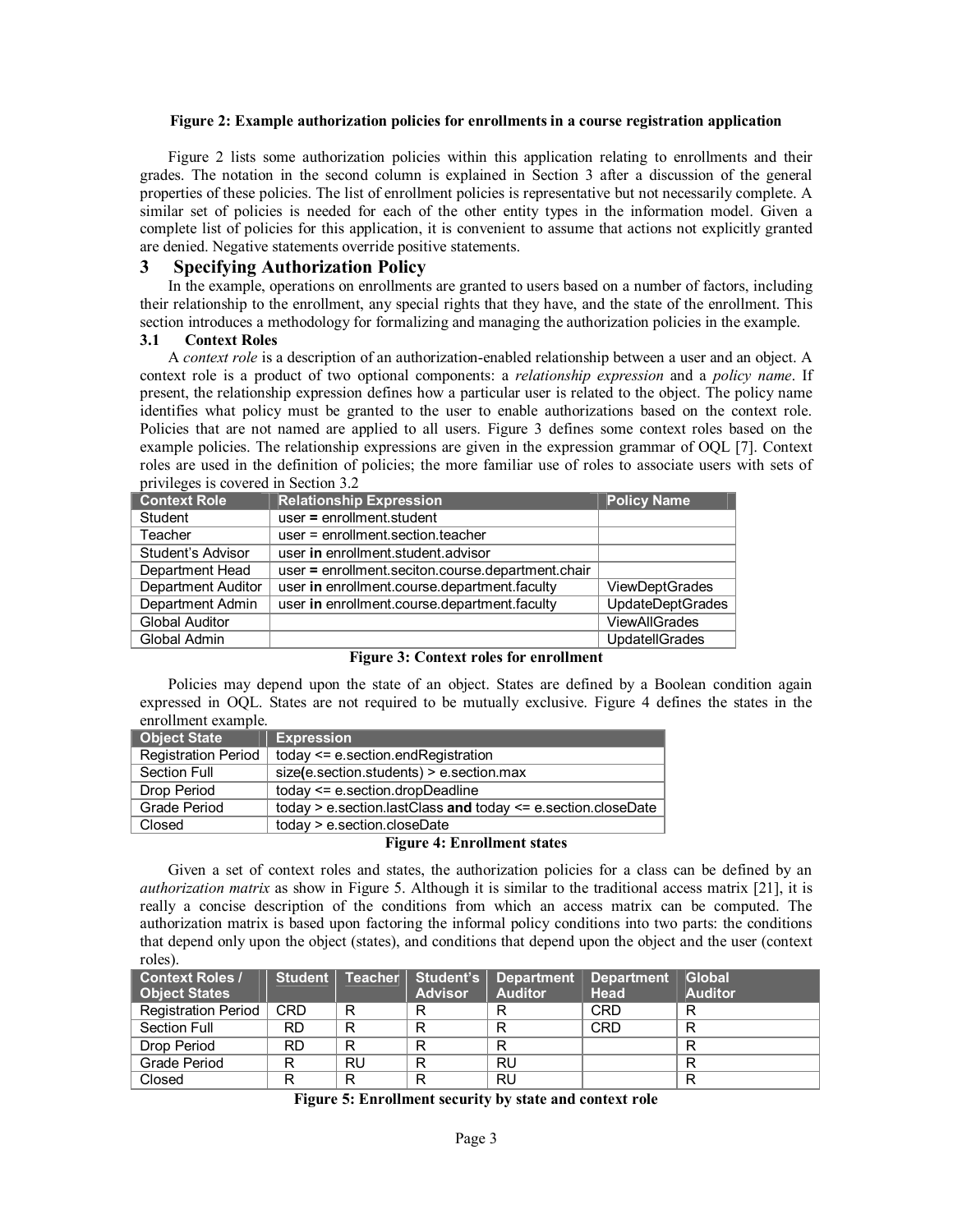Although the example application does not have a full workflow model, with approval and routing of tasks, it does illustrate some of the basic ways that workflow and authorization interact. The workflow around enrollment and grading is encoded by a set of policies that depend upon the state of the objects in the system.

Consistency rules, which prohibit illegal states or transitions, resemble authorization rules but do not depend upon the user. Uniform treatment of consistency and authorization is useful – if a situation arises in which a consistency may be overridden, the consistency rule can be converted into a very restrictive authorization rule by specifying which context role can override the rule.

# **3.2 User Roles**

Not all policies apply to all users. To be configurable, a system should support definition of appropriate roles that invoke appropriate policies. However, different organizations may organize the roles differently; a small organization may have one administrator with many rights, while a large organization may divide the roles more finely. In addition, the skills involved in creating and deploying policies are very different from the skills involved in managing users and assigning them to roles. Since policies are complex enough to require development and testing, they should not be altered on a running application in active use, while roles are easily managed in a live application. As a result, effective management of authorization should separate these tasks.

Given the fine granularity of policies defined above, it is important to be able to group multiple policies together to define a *user role*. These roles are based on the roles in RBAC [25], but specify policies instead of access permissions. Organizing users into *groups* allow many users to be assigned the same set of roles easily. Users can also be automatically assigned to groups by attaching a condition to the group definition [14]. All users who meet the condition are automatically inserted into the group. Finally, groups are associated with roles. As shown in Figure 6, all relationships between user, group, user role, and named policy are many-to-many. This allows a user to be in many groups, a group to have many roles, and a role to enable many policies.



**Figure 6: Entities for associating users with named policies** 

#### **3.3 Policy Language**

A simple domain-specific language is used to express authorization policies. Rules contain an action pattern, a condition, and an outcome. The pattern specifies which *actions* the policy controls, while the condition uses all available information from the users, the action and the system state to determine if the policy applies. The outcome is either *allow* or *deny*, where an optional message can be returned for denied actions. Rules are assigned a *strength* to enable conflict resolution when multiple rules apply.

```
policy ::= strength outcome action [ if expr ] 
strength ::= weak | medium | strong | empty
outcome ::= allow | deny [ message ] 
action ::= operation ( id : type )
operation ::= create |read | update | delete
type ::= id | id { id * }
```
The rules for the example application are defined in the second column of Figure 2. Although traditional language constructs like functions, reusable definitions, and modules would be useful in this language, the intent of this presentation is to demonstrate the effectiveness of even a very simple language for authorization policies.

Named policies are conjoined with the rest of the policy condition as a call to a special function hasPolicy, which determines if the current user has the corresponding policy.

The interpretation of *type* influences the granularity of the authorization model. In this case, types can either be the class names of the system, or restrictions to particular sets of fields within a class. These field sets allow a policy to control reading or updating certain fields of an object without affecting the user's access to other fields. The latter case is only meaningful for read and update operations. The types in the rule definitions enable the conditions to be type-checked statically. Specific relational and object-oriented operations are considered in Section 4.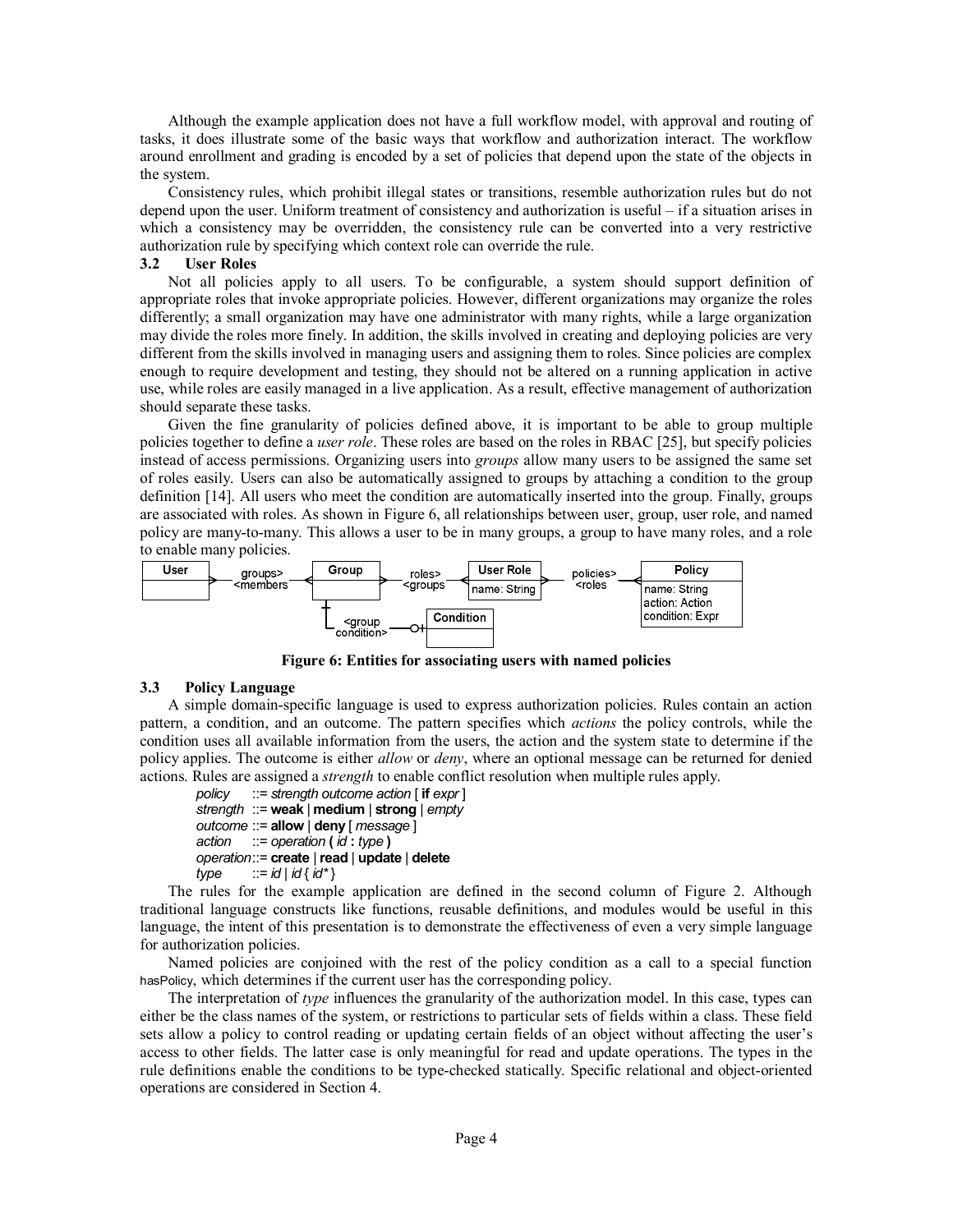The conditions can refer to relationships defined in the information model. The expression grammar can be borrowed from a variety of sources. Because the underlying data model has a strong foundation in sets, set comprehensions are important. The expression grammar of Object Query Language (OQL) [7], UML's Object Constraint Language (OCL) [13] would be suitable. As above, OQL grammar is used here.

## **3.4 Variations**

Traditional forms of access control can be expressed using explicit content-based policies [18]. A simple form of mandatory authorization can be defined if each user and object has a *security level* attribute:

**allow** read(obj: Object) **if** obj.level  $\leq$  user.level

**allow**  $\text{create}(\text{obj} : \text{Object})$  **if**  $\text{obj}.$  level  $\geq$  user.level

A form of role-based access control lists can be encoded within the policy language. To do so requires adding additional entities to the entity diagram:



This rule defines a simple form of access ACL without sophisticated conflict resolution or role inheritance.

## **allow** read(x : Object) **if exists** ace **in** x.ACL **where** (user **in** ace.role.members) **and** ace.allowRead

In the author's experience building an enterprise application using policy-based authorization, such explicit authorizations are usually tied to other behaviors in the application domain. For example, if there is a requirement for an explicit list of users who can access an object, like a contract, then that list of users is relevant to other aspects of the behavior of contracts within the application. As such, the list is not just an ACL introduced for the purposes of access control, but is instead an integral part of the application which is relevant to authorization.

These traditional forms of access control can be blended with each other and with other content-based policies.

#### **3.5 Semantics**

Authorization determines whether to allow or deny a subject's request to perform an action. An authorization configuration is a value of type *Authorization*:

 $Authorization = Subject \times Action \times State \rightarrow Bool$ 

The form of an action will depend upon the domain of application. For database authorization, actions are create, read, update, or delete on a set of rows in a table. For object-oriented authorization, actions are method calls and object instantiation. For web service authorization, the actions are XML requests. The semantics of the policy language maps a set of policies P in language *Policies* to an authorization  $\text{configuration } \text{Authori}$  :  $\text{Policyies} \rightarrow \text{Authorization}$ 

 $\mathcal{A}uth_l[\![P]\!]x = \neg \mathcal{A}uth_l^{\mathsf{deny}}[\![P]\!]x \wedge (\mathcal{A}uth_l^{\mathsf{allow}}[\![P]\!]x \vee \mathcal{A}uth_{l-1}[\![P]\!]x)$ USER  $,d, m, v, t,$  $typeof(o)=t$  $P:$  *Policies*  $\subseteq$  *Level*  $\times$  *Outcome*  $\times$  *Method*  $\times$  *id*  $\times$  *Type*  $\times$  *expr*  $\int_{l}^{d} [P] \langle s, o, m, \sigma \rangle = \qquad \bigvee \qquad \text{Eval} [e] \sigma[v \mapsto o, \text{USER} \mapsto s]$  $\text{Aut}h[\![P]\!] = \text{Aut}h_{\text{MaxLevel}}[\![P]\!]$  $l, d, m, v, t, e \in P$  $\mathcal{A}uth_l^d$   $[ P \rrbracket \langle s, o, m, \sigma \rangle = \n\qquad \qquad \vee \qquad \mathcal{E} val[\![ e ]\!] \sigma[\nu \mapsto o, \text{USER} \mapsto s]$  $\llbracket P \rrbracket \langle s, o.m, \sigma \rangle = \bigvee_{\langle l, d, m, v, t, e \rangle \in P} \text{Eval} \llbracket e \rrbracket \sigma[v \mapsto o, \text{USER} \mapsto \emptyset$ 

The expression language is assumed to supply a semantic function:

 $Eval[\![e]\!] \sigma : Expr \rightarrow State \rightarrow Bool$ 

A potentially serious problem with this approach is that subjects may be able to infer information about data that is hidden from them. If a policy condition depends upon hidden fields, but has some effect upon visible information, then inference is possible. A trivial example of an ineffective policy would be an attempt to hide failing grades. If a user saw a list of grades where some were missing, they could infer that the missing grades were failing grades. This is one reason why creating policies is something that must be done carefully and not exposed to ordinary users.

In addition to checking user actions, the policy rules can also be evaluated for speculative purposes. For example, user interfaces should reflect the authorizations of the current user. This involves determining whether a subject could perform a given action. When the operation the user may perform is incompletely specified, the policy conditions must be evaluated to see if the operation is known to be denied given only partial information. When a workflow system assigns tasks to users, it must determine the set of users who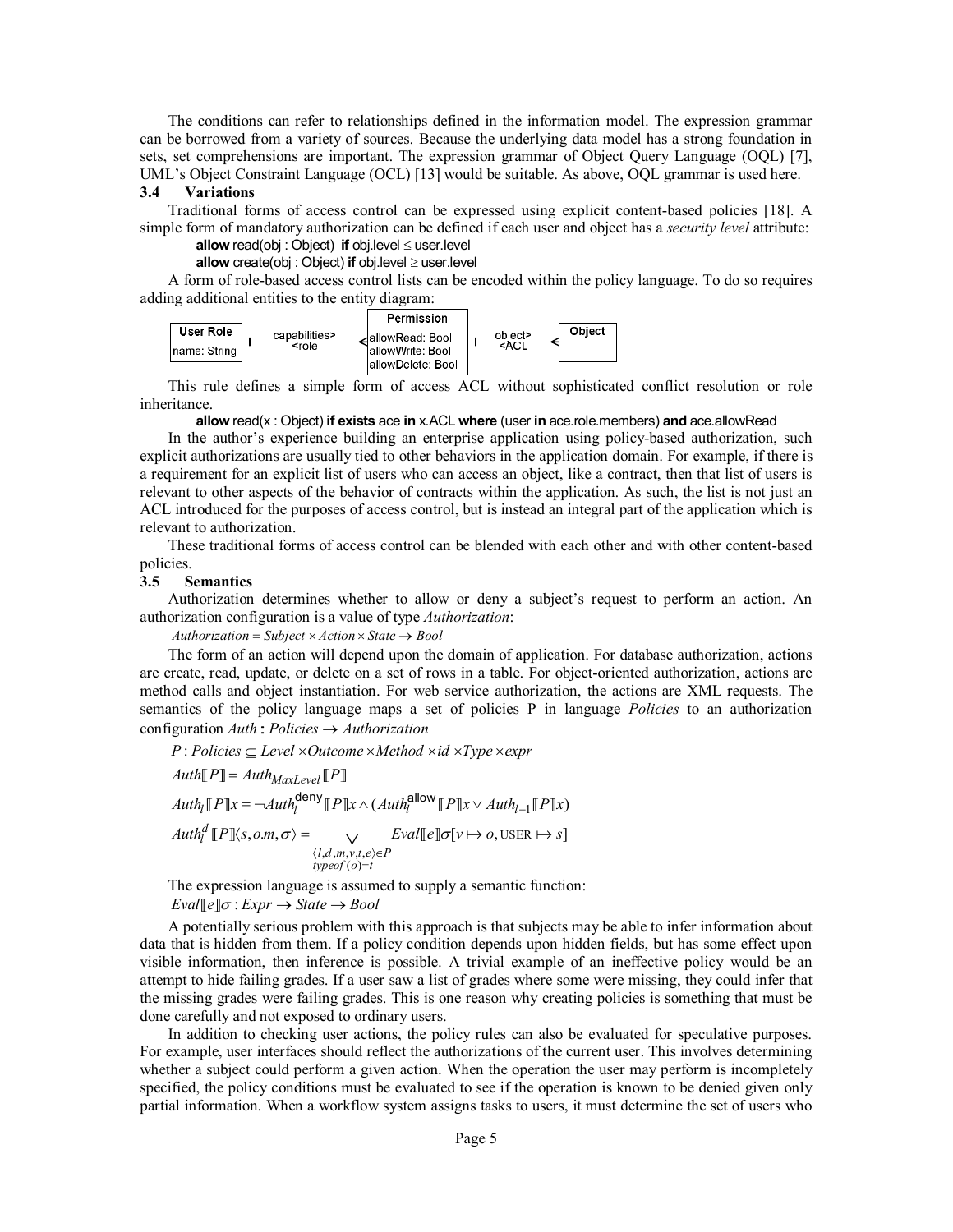can perform the task based on the policies for those users. While the semantics of these operations are welldefined, specialized evaluation strategies would be needed for these operations to be executed efficiently.

# **3.6 Delegation, Dependency, and Reflexivity**

Delegation covers a wide range of situations in which one user (grantee) is given authority to act on behalf of another (grantor): delegation can apply to a task, a role, or complete responsibility. Delegation in policy-based authorization is complicated by policies that depend upon relationships. Simply adding user roles to the grantee is not sufficient for delegation, because the grantee will not always be in the same context roles as the grantor. Instead, the system must evaluate the policy conditions for the grantee using the identity of the grantor. To do so, delegation involves recording the grantee, grantor, and the set of roles and/or objects being granted. When testing authorization, the system must evaluate the policy conditions for each of the delegations that apply to the current user.

Allowing authorization of one object to depend upon authorization on another is also useful, especially when one object is logically a component of another. For example, the authorization to create and update a section could be derived from the authorization on the course to which the section belongs. This technique is called "implicit authorization" [4] in the context of RBAC. To support dependencies between object authorizations, the authorizations on an object must be exposed via a function in the expression grammar; these are the same speculative authorization needed for user interfaces. The dependence of sections on courses can then be expressed as

# **allow** update(s : Section) **if** can-update(s.course)

Reflexive application of the authorization model provides security on the authorization system. Authorization policies are defined on all the entities related to authorization, including user roles, groups, and policies. Each of these may objects be managed by different roles. In addition, the set of roles, groups, and policies may be partitioned at an instance level using content-based policies. Evaluating a reflexive condition requires extending *Eval* to support calls to *Auth*. For the resulting system to be well-defined there must be no cycles in the chain of dependencies from one authorization to another. To prevent cycles, we requires that the relationships used in reflexive calls form an acyclic graph.

# **4 Implementation**

Authorization is implemented by a *reference monitor* that sits between a client and an application, where it acts to either allow or deny requests from the client to the application. We assume that a secure mechanism for authentication results in a validated user identity. Each authenticated user is given a session object, in which information about the user can be cached. Note that the reference monitor also has trusted access to user and application properties. Finally, security is not enforced during evaluation of policy conditions.

# **4.1 Object-Oriented Implementation**

An authorization system for an object-oriented interface must intercept every message sent by the client to an object. This can be achieved by wrapping every object with an individual reference monitor. In this model, policies are defined for method calls instead of the generic create, read, update, and delete operations. The policies, written in OQL, are automatically converted to appropriate code in the target architecture, for example, Java or C# methods. The wrapper instances must be initialized with an object representing the current user. Additional method calls can be added to the wrappers for clients to test authorization rights without actually performing an operation.

Policies restrict access to individual methods or entire objects. If an entire object is restricted, it must not be returned from any method, included in any array, or returned as a value from any iterator. As a result, policies can have a significant impact on the behavior of an application.

One of the problems with this approach is that some operations can be inefficient and difficult to optimize, especially when the objects are managed by a persistent object system. For example, if a client requests all objects from a very large set but is only authorized to see a fraction of the complete list, every object must be loaded and explicitly tested for access. In addition, testing for authorization may require additional objects to be loaded beyond the ones requested by the client. For bulk updates it would be advantageous to test if the operation is authorized on all objects before beginning to perform the actual operations. Optimizing these cases may require breaking encapsulation boundaries to combine the policy conditions with lower-level data access code.

# **4.2 Relational Implementation**

Database languages like SQL provide a modular interface where authorization can be inserted. Rowlevel security in databases is traditionally implemented by granting access to specialized *views* [15]. However, this approach cannot express the policy language, because the policy conditions depend not just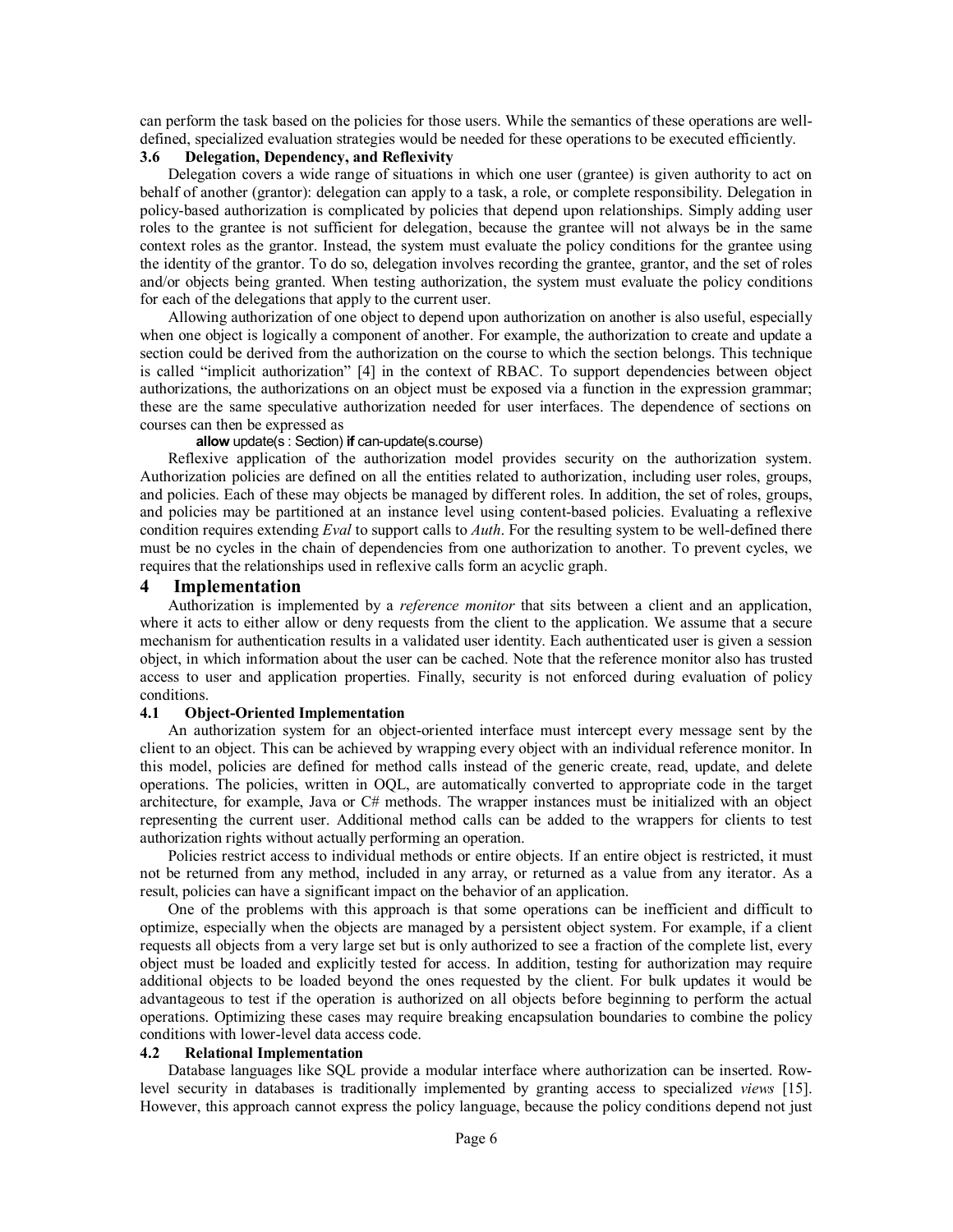upon the data being viewed, but also upon the attributes of the user. In addition, multiple conditions must be combined based on the set of policies that apply to a user. Our approach is to create dynamic views for each user based on their attributes and policies. In what follows we discuss a straightforward implementation based on query modification a version of which has been deployed in production in a large enterprise application. We have not yet explored other important options, like implementing policy-based authorization inside the database engine.

# **4.2.1 Condition Translation and Caching**

The conditions in authorization policies are executed by translating them into SQL and including then in client queries.

In translating conditions, all references to user rights and user properties must be substituted with the particular values for the user. These values can be cached when the user session is started. Changes to user properties must be monitored so that that cache can be flushed if the effect of using cached security information is considered significant. One other advantage of caching user properties is that they may be used for partial evaluation of the authorization conditions. For example, if a policy does not apply to a user then the corresponding condition does not need to be added to the query. For example, if the user does not have the policy ViewDeptGrades, then the test for being in the same department is not needed.

The table-based translation described below can result in redundant sub-queries which may or may not be optimized by the SQL optimizer. The actual system based on this model includes a more sophisticated translation engine that eliminates these redundancies.

# **4.2.2 Read**

Since SELECT queries in SQL allow reading information from the database, read policies must be applied to ensure that only authorized information is returned to the user. Read policies can prevent access to entire rows or individual fields of a row. The authorized fields in one row may be different from authorized fields in another row. Queries must be modified so that hidden fields cannot be used for sorting, grouping and testing rows, or in sub-selects.

Clients only see data that they are authorized to see, but are not provided any explicit information about data that may be hidden from them. Thus every user sees a view of the database as if it only contained exactly the data that they are authorized to see. Alternatives, like rejecting complete operations that involve unauthorized data or providing an explicit error value for unauthorized data would give clients more information. Note that clients cannot depend upon any required fields in the database, because any information could be hidden.

To implement authorization, each table reference in a query is wrapped by a policy-enforcing view based on the policies and attributes of the current user. If a table T appears anywhere in the query, it is replaced by

# **SELECT** *outputfield*, … **FROM** T [ **JOIN** additional-tables ] **WHERE** *row-condition*

The additional tables result from the translation of policy conditions that refer to attributes of related objects. The outputs are defined as follows:

# *outputfield* = **CASE WHEN** *field-conditionifeld* **THEN** *T.field* **ELSE** NULL **END AS** *field*

The row-condition is derived from the policies that apply to the current user's access to this table, based on the semantics in Section 3. Only those fields which are actually used in the body of the original query need to be included in the output list. One advantage to this approach is that the authorization policies and underlying data access are combined in a single query, where they are optimized together.

Note that this approach will work for aggregate queries, but does not provide a fully satisfactory solution: aggregates will only include values for which the user has rights to access the detailed data.

#### **4.2.3 Update and Delete**

Update and delete operations may operate on multiple objects but are allowed or denied atomically. An update operation updates a set of fields on a set of objects defined by an update condition. If any of the rows that meet the update condition violate the field-level policies, then the entire update operation is rejected. A single policy query can aggregate the value of the field-level and row-level polices for all rows meeting the update condition. To return a useful error, it is also possible to determine exactly which policies were violated. The same approach works for delete operations. It is unfortunate that an additional query is required for every update or delete operation. If they policies were implemented directly in the database engine, then more efficient evaluation strategies are possible.

#### **4.2.4 Insert**

There are two forms of insert statement: inserting rows returned from a select statement, and inserting a new row based on a set of literal values. The first form can be handled by the same approach used for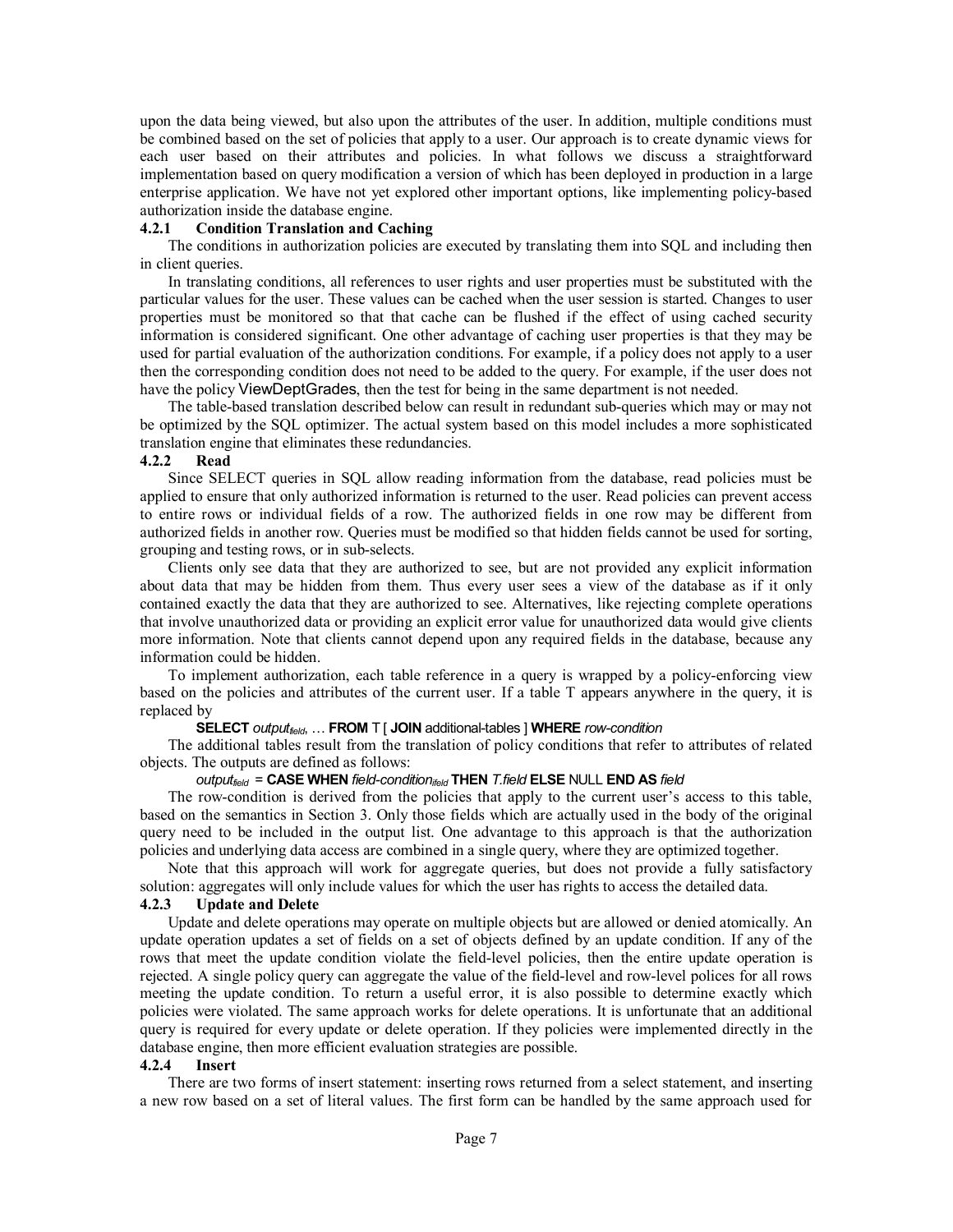update and delete. The select query in the insert statement is taken as a view specifying new objects for the target table, and a policy check query is executed against this view to evaluate and aggregate the create policy conditions for these new rows.

The second form poses a problem because we must insert the values into the database before SQL can evaluate the policy conditions. However, inserting the row into the database before policies have been checked violates the basic purpose of the authorization system to prevent unauthorized actions. To solve this problem, the insert is performed within a transaction; the insert is committed to the database only if the creation policies are satisfied. This depends upon transactions for isolation and reading uncommitted data.

## **5 Related Work**

A recent survey [8] of approaches to policy specification includes a section on authorization policies. Although they point out that "in many systems there is no real policy specification", the following systems all support definition of authorization policies that express the essential dependence on content and user attributes. The systems are reviewed in chronological order.

Moffet & Sloman [22] considered policies of the form "All users may perform Pay on those Transaction objects where the value of the user's Authorisation\_Level attribute is greater than the value of the Amount attribute in the Transaction object." They conclude that while content-based access control is clearly desirable, it was not practical because access to attributes may not be trusted and the implementation would be inefficient.

Template-based authorization [11] creates parameterized roles, but these must be instantiated to express content dependencies. Gross [16] proposed modification policies as conditions over functional abstractions of relational data. The functions complicate execution of the rules, but accommodate radical changes to the underlying data model.

Bertino and Weigand [3] define content-dependent policies for object-oriented databases, as an adjunct to explicit access control. They only sketch a user-level version of the language, and do not separate the management of roles and policies. They define extensive mechanisms for implicit authorization, where authorization of one object or user may depend upon others. These techniques could be investigated further in the context of pure policy-based authorization.

Pandey and Hashii [23] define a policy language for java programs. Authorization can depend on the attributes of the object, but there is no explicit notion of user or role. Since policies are enforced by bytecode editing, different users cannot have different sets of policies.

Barkley et. al. [2] allow relationships tests to be plugged in to an RBAC model. Didriksen [10] allows "fragmentation" of database tables based on a form of SQL condition that may refer to table content or user attributes. No formal semantics or implementation details are given.

Steen and Derrick [26] formalize ODP enterprise policies using a policy language based on OCL conditions; the semantics is defined by an informal translation to Object-Z. Good example policies are discussed but no implementation is given. They also consider obligation policies, which are outside this scope of this paper.

LasCO [18] is a graph-based language for defining security policies over operation invocation. The mapping of policies to roles is embedded within the policy definition, making management more difficult. It is also not clear that the graphical notation helps readability, since most of the graphs are simply one or two arcs.

Ponder [9] is a policy specification language targeted at distributed systems and network security. The language assumes a hierarchical organization of subjects and objects, and allows constraints defined in a subset of OCL. Ponder also supports reuse of parameterized policy definitions.

Many languages use role activation conditions to allow roles to depend upon object content [1]. Our approach evaluates the conditions at each application of policy without requiring role activation.

SPL [24] is an expressive policy language very similar to the model presented here. The model provides notation for reusing and combining policies. The biggest problem with the language is scalability, although this may be due in part to the use an ACL-based implementation.

Goodwin, Goh and Wu [14] extend template-based RBAC to allow object groups defined by implicit conditions and support a relationship test between the subject and the object. The use of relationships is limited; for example, rather than use a relationship test for membership in an appropriate organization they use template instantiation. They only allow a single direct relationship rather than a generalized relationship-based condition. Zhao [28] support a specific set of ownership relationships for supply-chain applications.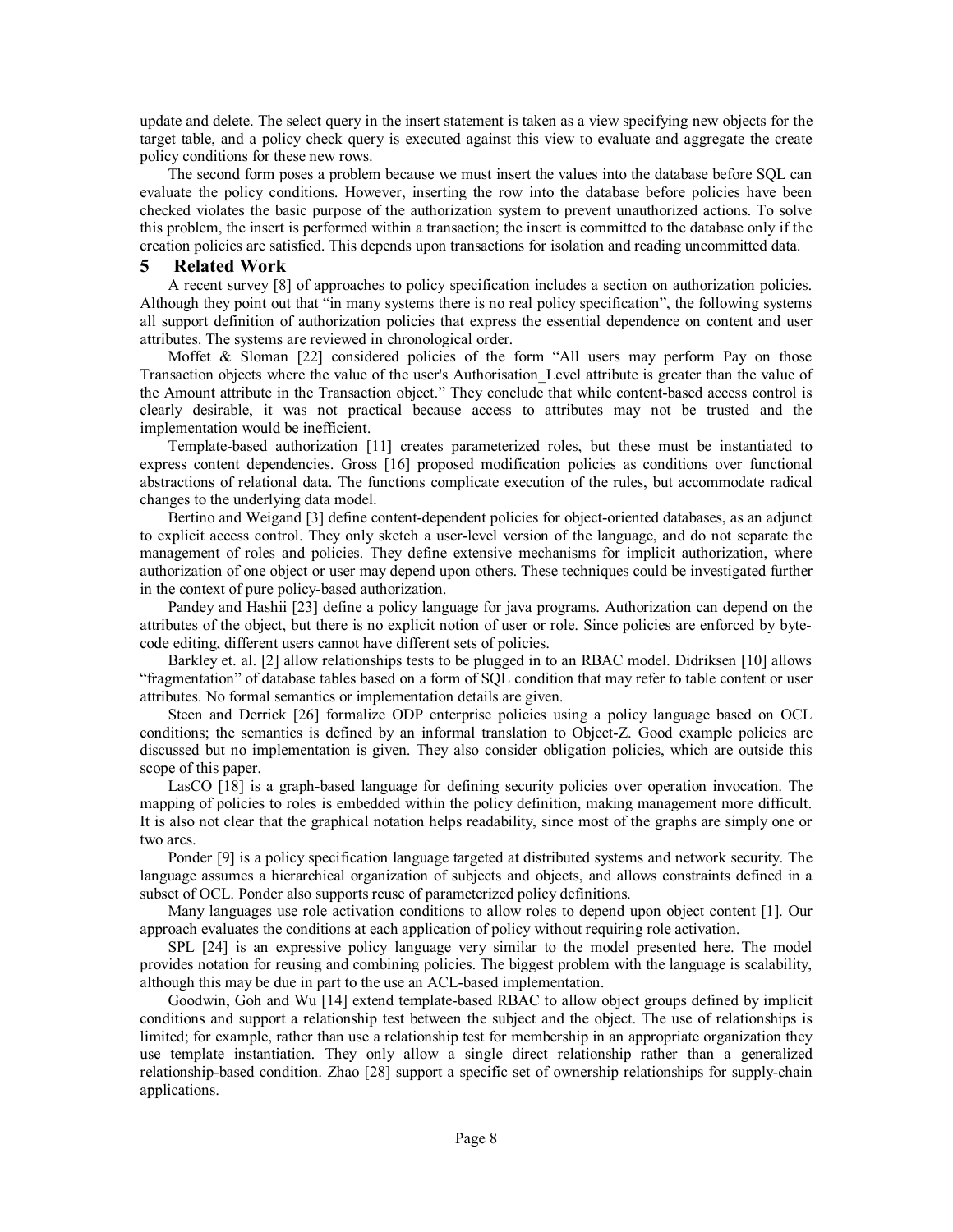The eXtensible Access Control Markup Language (XACML) is a recent standard for access control that includes an XML-based notation for defining authorization conditions. XACML uses an XML grammar to describe policy conditions, which can depend upon object or user attributes; the management of policies and roles is not specified.

The relationship between the expressive power of these different approaches is a significant open problem.

Commercial software products have experimented with a number of novel mechanisms, most of which have never been studied formally. Oracle has a row-level security model called Virtual Private Databases in which a security procedure appends a condition to a view prior to execution. The model is not declarative and does not provide the full generality of SQL joins. Enterprise applications, like PeopleSoft, Siebel, and SAP have also defined proprietary approaches to authorization which may express a form of contentdependent policies.

# **6 Conclusion**

Policy-based authorization is a reformulation of content-based authorization with a focus on explicit policies represented as rules. Policies are defined in terms of the properties of the subject, the properties of the object(s) and the relationship between the subject and the object. This authorization model combined elements of discretionary and mandatory authorization. The policies are mandatory in the sense that they are defined centrally, but are discretionary in the application of policies to users and control over the relationships on which authorization is based.

By abstracting away from the semantics of the underlying application, in the definition of the abstract sets of subjects, objects, and rights, traditional access control models lose the ability to effectively model the intention of an authorization policy. On the other hand, policy-based authentication does not work unless the underlying application has suitable policies to implement: a generic file serve does not have enough behavioral constraints to support useful policies.

## **References**

- 1. J. Bacon, K. Moody, and W. Yao. A model of OASIS role-based access control and its support for active security. *ACM Transactions on Information and System Security* (TISSEC), 5(4):492-540, November 2002.
- 2. J. Barkley, K. Beznosov and J. Uppal. Supporting Relationships in Access Control Using Role Based Access Control. In Proc. of the Fourth ACM Workshop on Role-Based Access Control, October 1999, 55-65.
- 3. E. Bertino and H. Weigand. An approach to authorization modeling in object-oriented database systems. *Data & Knowledge Engineering*, 12(1), February 1994, 1-29.
- 4. E. Bertino, W. Kim, F. Rabitti, and D. Woelk. A model of authorization for next-generation database systems. *ACM Transactions on Database Systems* (TODS), 16(1), 1991.
- 5. R.A. Botha. *CoSAWoE A Model for Context-sensitive Access Control in Workflow Environments*. PhD Thesis, Rand Afrikaans University, November 2001.
- 6. R.K. Burns. Report on the Homework Problem. *Research Directions in Database Security*, Springer-Verlag, 1992, 109-123.
- 7. R.G.G. Cattell and D.K. Barry. *The Object Database Standard (ODMG) 3.0*. Morgan Kaufmann, 2000.
- 8. N. Damianou, A.K. Bandara, M. Sloman, E.C. Lupu. A Survey of Policy Specification Approaches. Unpublished manuscript, 2002.
- 9. N. Damianou, N. Dulay, E. Lupu, M. Sloman. The Ponder Specification Language. *Workshop on Policies for Distributed Systems and Networks* (Policy2001), January 2001, 29-31.
- 10. T. Didriksen. Rule based database access control a practical approach. *ACM Workshop on Role-Based Access Control*, 1997, 143-151.
- 11. L. Giuri, P. Iglio. Role templates for content-based access control. *ACM Workshop on Role-Based Access Control* 1997, 153-159.
- 12. S. Godik, T. Moses (eds.). *eXtensible Access Control Markup Language* (XACML) OASIS Standard 1.0, 2003.
- 13. Object Management Group. *Unified Modeling Language* (UML) version 1.5, 2003.
- 14. R. Goodwin, S. Goh, F. Wu. Instance-level access control for business-to-business electronic commerce. *IBM Systems Journal* 41(2), 2002, 303-321.